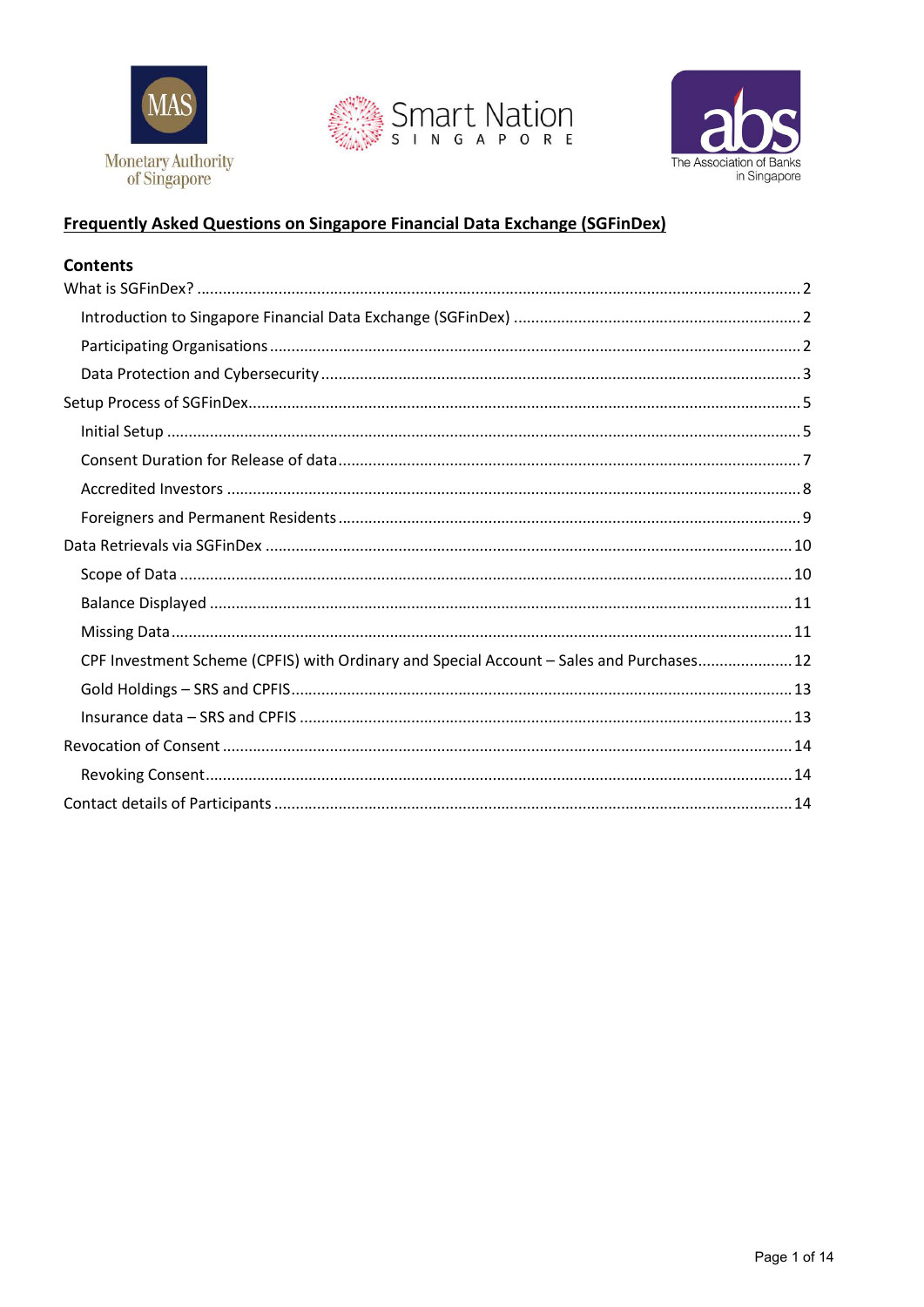





#### What is SGFinDex?

| <b>Introduction to Singapore Financial Data Exchange (SGFinDex)</b> |                                                                                                                                                                                                                                                                                                                                                                                                                                                                           |
|---------------------------------------------------------------------|---------------------------------------------------------------------------------------------------------------------------------------------------------------------------------------------------------------------------------------------------------------------------------------------------------------------------------------------------------------------------------------------------------------------------------------------------------------------------|
| <b>Question 1</b>                                                   | <b>What is SGFinDex?</b>                                                                                                                                                                                                                                                                                                                                                                                                                                                  |
| <b>Answer</b>                                                       | SGFinDex stands for Singapore Financial Data Exchange. It is a digital infrastructure that<br>enables you to retrieve and share your financial data from Government agencies (via MyInfo)<br>and private sector organisations (e.g. Bank A) with an organisation (e.g. Bank B) of your choice.                                                                                                                                                                            |
|                                                                     | This is a joint initiative by the Monetary Authority of Singapore (MAS), the Smart Nation and<br>Digital Government Group (SNDGG), and financial institutions.                                                                                                                                                                                                                                                                                                            |
| <b>Question 2</b>                                                   | How does SGFinDex work and how can it benefit me?                                                                                                                                                                                                                                                                                                                                                                                                                         |
| Answer                                                              | SGFinDex is a digital infrastructure linking the various data sources from participating entities<br>to facilitate the sharing of your personal financial information. With such convenient linkages,<br>you will be able to securely retrieve your personal financial data from your selected data<br>sources and be presented with a consolidated view of your personal financial position on your<br>preferred participating financial planning applications/websites. |
| <b>Question 3</b>                                                   | Can I use a participating financial planning application/website to perform any transactions<br>in my bank account(s)?                                                                                                                                                                                                                                                                                                                                                    |
| Answer                                                              | No. A participating financial planning application/website enables you to view the account<br>balance in your bank account(s), but you cannot use it to perform transactions in your bank<br>$account(s)$ .                                                                                                                                                                                                                                                               |
| <b>Question 4</b>                                                   | Is there a charge to use SGFinDex?                                                                                                                                                                                                                                                                                                                                                                                                                                        |
| <b>Answer</b>                                                       | No. Currently, you will not be charged for using SGFinDex via a participating financial planning<br>application/website.                                                                                                                                                                                                                                                                                                                                                  |
| <b>Participating Organisations</b>                                  |                                                                                                                                                                                                                                                                                                                                                                                                                                                                           |
| <b>Question 5</b>                                                   | Who are the participating entities in SGFinDex?                                                                                                                                                                                                                                                                                                                                                                                                                           |
| <b>Answer</b>                                                       | Data Contributors<br>Financial institutions currently participating in SGFinDex as data contributors are Citi, DBS /<br>POSB, HSBC, Maybank, OCBC, Standard Chartered Bank and UOB.                                                                                                                                                                                                                                                                                       |
|                                                                     | <b>Financial Planning applications/websites</b><br>The same 7 participating banks and Ministry of Manpower (MOM) will provide financial<br>planning applications/websites that you can use to view your consolidated financial data.<br>(Citi's financial planning service will be available in 2021. More details of launch will be<br>provided at a later date.)                                                                                                        |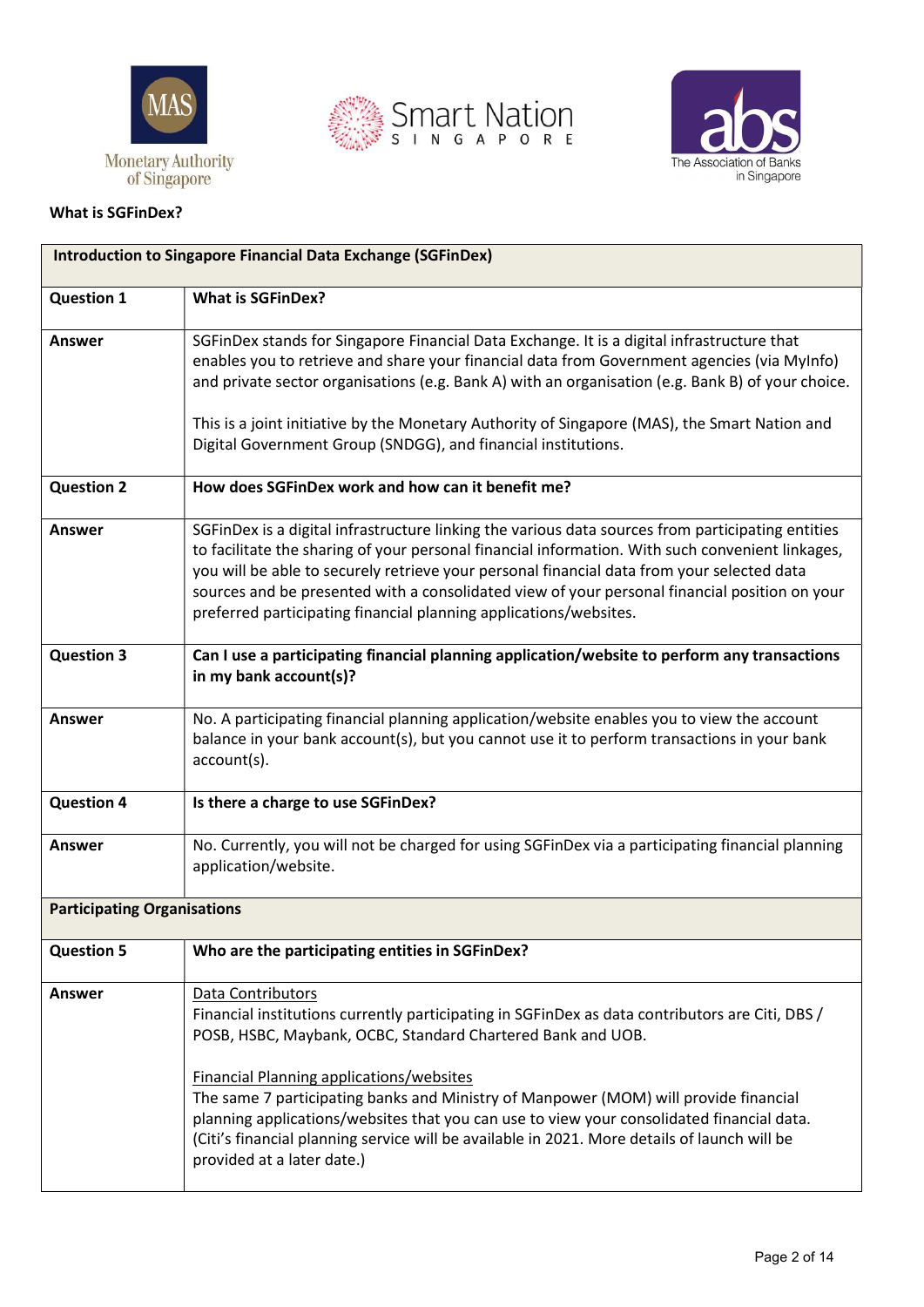





| <b>Question 6</b>                        | Will more entities participate in SGFinDex?                                                                                                                                                                                                                                                                                                                                                                                                                                                                                      |
|------------------------------------------|----------------------------------------------------------------------------------------------------------------------------------------------------------------------------------------------------------------------------------------------------------------------------------------------------------------------------------------------------------------------------------------------------------------------------------------------------------------------------------------------------------------------------------|
| Answer                                   | The Monetary Authority of Singapore (MAS) and the Smart Nation and Digital Government<br>Group (SNDGG) are working with the industry to onboard other financial institutions such as<br>insurers and the Singapore Exchange/Central Depository onto SGFinDex.                                                                                                                                                                                                                                                                    |
| <b>Question 7</b>                        | What are the participating financial planning applications/websites powered by SGFinDex?                                                                                                                                                                                                                                                                                                                                                                                                                                         |
| <b>Answer</b>                            | <b>Financial Institutions</b><br>DBS / POSB's NAV Planner: https://www.dbs.com.sg/personal/deposits/digital-<br>services/sgfindex<br>HSBC's FinConnect: https://www.hsbc.com.sg/finconnect<br>Maybank's MView: http://maybank.sg/MView<br>OCBC's Your Financial OneView: www.ocbc.com/personal-banking/digital-<br>banking/financialoneview<br>Standard Chartered Bank: www.sc.com/sg/sgfindex<br>UOB's One View: www.uob.com.sg/oneview<br>Government<br>Ministry of Manpower's MyMoneySense: https://www.mymoneysense.gov.sg   |
| <b>Data Protection and Cybersecurity</b> |                                                                                                                                                                                                                                                                                                                                                                                                                                                                                                                                  |
|                                          |                                                                                                                                                                                                                                                                                                                                                                                                                                                                                                                                  |
|                                          |                                                                                                                                                                                                                                                                                                                                                                                                                                                                                                                                  |
| <b>Question 8</b>                        | How will data be shared across the participating entities?                                                                                                                                                                                                                                                                                                                                                                                                                                                                       |
| <b>Answer</b>                            | Data will be shared through SGFinDex only with your consent. Specifically, your consent will be<br>needed (a) for banks and government agencies to release data via SGFinDex and (b) for the<br>participating financial planning applications/websites to retrieve data via SGFinDex.<br>Your financial and account information will be encrypted and is not visible to SGFinDex.<br>SGFinDex cannot read and will not store your financial data.<br>Please refer to Question 13: "How do I authorise my banks to release data?" |
| <b>Question 9</b>                        | I have consented for my data in Bank A and Bank B to be shared through SGFinDex with my<br>selected financial planning application/website. Does that mean that all other participating<br>financial planning applications/websites will now automatically have my data?                                                                                                                                                                                                                                                         |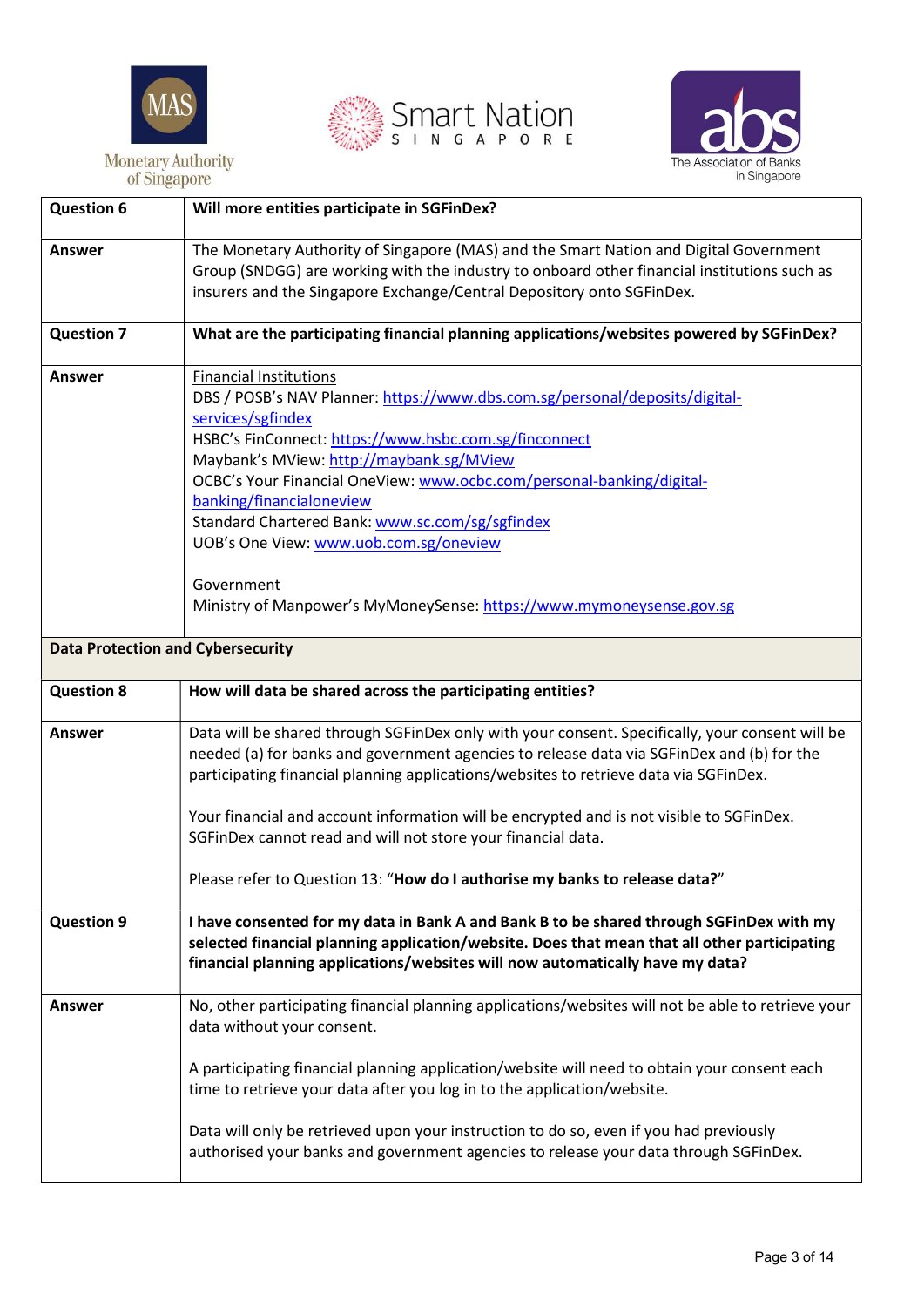





| <b>Question 10</b> | What are the measures in place to safeguard my data while it is being retrieved through<br><b>SGFinDex?</b>                                                                                                                                                                                                                                                                                                                                                                                                                                                                                                                                                                                                                                                                                                                                                                                                                                                                                                                                            |
|--------------------|--------------------------------------------------------------------------------------------------------------------------------------------------------------------------------------------------------------------------------------------------------------------------------------------------------------------------------------------------------------------------------------------------------------------------------------------------------------------------------------------------------------------------------------------------------------------------------------------------------------------------------------------------------------------------------------------------------------------------------------------------------------------------------------------------------------------------------------------------------------------------------------------------------------------------------------------------------------------------------------------------------------------------------------------------------|
| <b>Answer</b>      | There are stringent security measures in place to safeguard your personal data that passes<br>through SGFinDex. Your data is encrypted when it is retrieved through SGFinDex and only the<br>financial planning application/website(s) that you have authorised to receive your data is able<br>to decrypt the data. The authentication and authorisation process is underpinned by SingPass.                                                                                                                                                                                                                                                                                                                                                                                                                                                                                                                                                                                                                                                          |
| <b>Question 11</b> | If there is a data breach when using SGFinDex, who is accountable?                                                                                                                                                                                                                                                                                                                                                                                                                                                                                                                                                                                                                                                                                                                                                                                                                                                                                                                                                                                     |
| <b>Answer</b>      | This is dependent on the circumstances leading to the data breach. If it is determined that the<br>data breach is caused by a participating bank, the participating bank will be responsible. Under<br>the Personal Data Protection Act, an organisation that is in breach of any data protection<br>provisions may be liable to a penalty of up to \$1 million.<br>If it is determined that the data breach occurred at Ministry of Manpower's MyMoneySense or<br>at the SGFinDex infrastructure, the Government will be responsible and will perform the<br>necessary incident containment, forensic investigations and recovery actions in line with<br>established protocols (Please visit https://go.gov.sg/SecureSmartNation for more information).<br>Under the Public Sector (Governance) Act, public officers who recklessly or intentionally<br>disclose data without authorisation or misuse the data for a gain may be found guilty of an<br>offence and may be subject to a penalty of \$5,000 or imprisonment of up to 2 years, or both. |
| <b>Question 12</b> | What kind of actions will be taken against participating entities who flout data protection<br>laws?                                                                                                                                                                                                                                                                                                                                                                                                                                                                                                                                                                                                                                                                                                                                                                                                                                                                                                                                                   |
| Answer             | Participating entities that flout data protection laws such as the Personal Data Protection Act<br>(PDPA) will be subject to regulatory action. Under the Personal Data Protection Act, an<br>organisation that is in breach of any data protection provisions may be liable to a penalty of up<br>to \$1 million.                                                                                                                                                                                                                                                                                                                                                                                                                                                                                                                                                                                                                                                                                                                                     |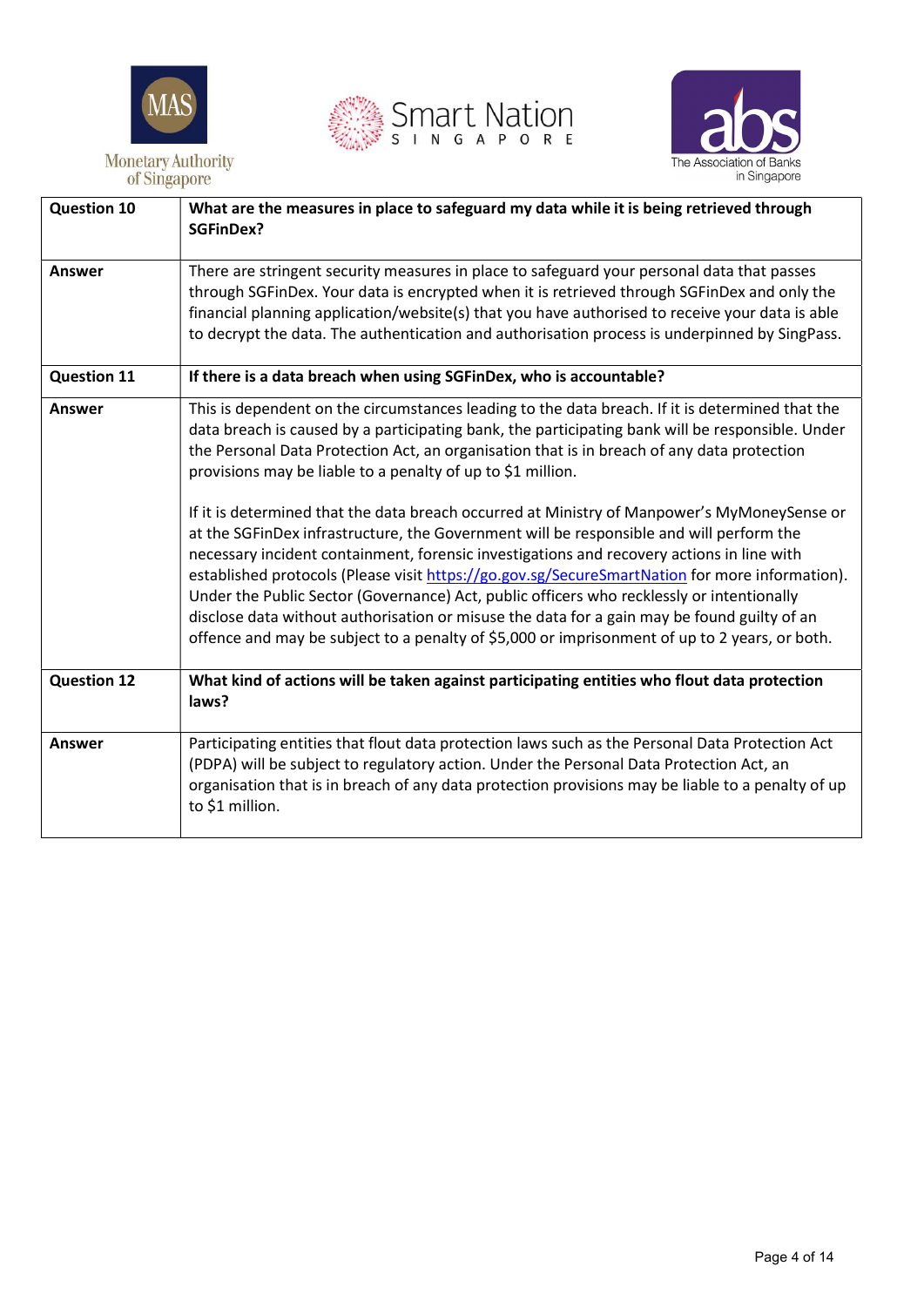





#### Setup Process of SGFinDex

| <b>Initial Setup</b> |                                                                                                                                                                                                                                                                                                                                          |
|----------------------|------------------------------------------------------------------------------------------------------------------------------------------------------------------------------------------------------------------------------------------------------------------------------------------------------------------------------------------|
| <b>Question 13</b>   | How do I authorise my banks to release data?                                                                                                                                                                                                                                                                                             |
| <b>Answer</b>        | You can use MyMoneySense (https://www.mymoneysense.gov.sg) or the participating banks'<br>financial planning applications/websites to authorise your banks to release data via SGFinDex.                                                                                                                                                 |
| <b>Question 14</b>   | What do I need before I can use any of the participating financial planning<br>applications/websites?                                                                                                                                                                                                                                    |
| Answer               | You will need a valid SingPass account and, in the case of a financial planning<br>application/website provided by a bank, a valid Internet Banking account to use the<br>participating financial planning applications/websites.                                                                                                        |
|                      | If you are a foreigner or have recently received your Singapore Permanent Resident status, you<br>may wish to update your personal particulars with your bank(s).                                                                                                                                                                        |
| <b>Question 15</b>   | I do not bank with any of the seven participating banks. How can I access these financial<br>planning applications?                                                                                                                                                                                                                      |
| <b>Answer</b>        | If you are not a customer of the participating banks, you can use the Ministry of Manpower's<br>MyMoneySense (https://www.mymoneysense.gov.sg) to retrieve and view your personal<br>financial data from government agencies available in MyInfo. You can also use MyMoneySense<br>to manually enter your other personal financial data. |
|                      | If you would like to use a participating bank's financial planning application/website, you could<br>do that by establishing a banking relationship with the participating bank first.                                                                                                                                                   |
| <b>Question 16</b>   | How do I use a bank's application/website to authorise my banks to release my data?                                                                                                                                                                                                                                                      |
| Answer               | Step 1: Log in to your bank's (e.g. Bank A's) portal and select the bank's financial application/<br>webpage. Read Bank A's terms and conditions and accept them if you would like to proceed<br>with the authorisation.                                                                                                                 |
|                      | Step 2: Log in via SingPass to authenticate yourself and you will be directed to the SGFinDex<br>page with the header "Welcome to SGFinDex".                                                                                                                                                                                             |
|                      | Step 3: Click on the 'Connect Financial Institution' button to select the financial institution that<br>you would like to authorise (e.g. Bank B). You will be directed to Bank B's portal for<br>authentication.                                                                                                                        |
|                      | Step 4: Log in to Bank B's portal to give your consent for Bank B to set up a linkage to facilitate<br>the transfer of your personal financial data. If successful, Bank B will be displayed on the<br>SGFinDex page as a connected financial institution.                                                                               |
|                      | Repeat Steps 3 and 4 to authorise other financial institutions (e.g. Bank C). Once completed,<br>select 'Save and exit' to be redirected back to Bank A's portal.                                                                                                                                                                        |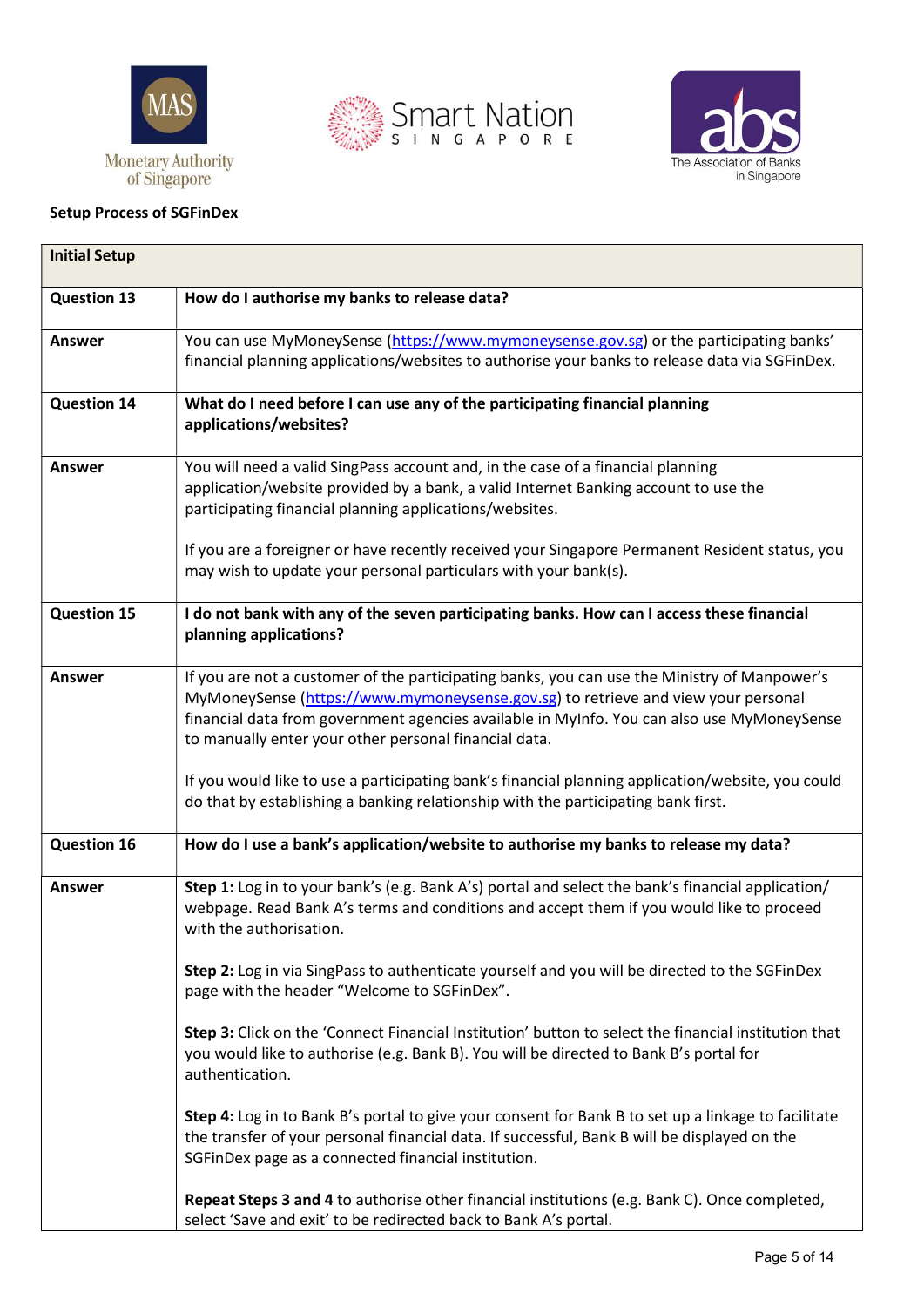





|                    | Step 5: Your consent for your banks (i.e. Bank B, Bank C) to release your personal financial data                                                                                                                                                                                                                                                                     |
|--------------------|-----------------------------------------------------------------------------------------------------------------------------------------------------------------------------------------------------------------------------------------------------------------------------------------------------------------------------------------------------------------------|
|                    | is now recorded. You can proceed to retrieve and view your consolidated data on any of the                                                                                                                                                                                                                                                                            |
|                    | participating banks' (e.g. Bank A) financial planning applications/websites and MOM's<br>MyMoneySense (https://www.mymoneysense.gov.sg).                                                                                                                                                                                                                              |
|                    |                                                                                                                                                                                                                                                                                                                                                                       |
| <b>Question 17</b> | How do I use Ministry of Manpower (MOM)'s MyMoneySense to authorise banks to release                                                                                                                                                                                                                                                                                  |
|                    | my data?                                                                                                                                                                                                                                                                                                                                                              |
|                    |                                                                                                                                                                                                                                                                                                                                                                       |
| <b>Answer</b>      | Step 1: Visit https://www.mymoneysense.gov.sg and log in via SingPass.                                                                                                                                                                                                                                                                                                |
|                    | Step 2: After consenting to the use of MyMoneySense, select "Government and bank data" and<br>thereafter, you will be directed to the MyInfo Page with the header 'Welcome to SGFinDex'.                                                                                                                                                                              |
|                    | Step 3: Click 'Connect Financial Institution' and select the financial institution that you would<br>like to authorise to release your data (e.g. Bank A). You will be directed to Bank A's portal for<br>authentication.                                                                                                                                             |
|                    | Step 4: Log in to Bank A to give consent for Bank A to set up a linkage to facilitate the transfer of<br>your personal financial data. Read Bank A's terms and conditions and accept them if you would<br>like to proceed with releasing your data with Bank A. If successful, Bank A will be displayed on<br>the SGFinDex page as a connected financial institution. |
|                    | Repeat Steps 3 and 4 to authorise other financial institutions (e.g. Bank B). Once completed,<br>select 'Save and exit' to be redirected back to MyMoneySense.                                                                                                                                                                                                        |
|                    | Step 5: Your consent for your banks (i.e. Bank A, Bank B) to release your personal financial data<br>is now recorded. You can proceed to retrieve and view your consolidated data on                                                                                                                                                                                  |
|                    | MyMoneySense or any of the seven participating banks' financial planning applications.                                                                                                                                                                                                                                                                                |
| <b>Question 18</b> | Why do I have to log in with SingPass to use SGFinDex?                                                                                                                                                                                                                                                                                                                |
| <b>Answer</b>      | SingPass is the national digital identity that enables users to access online services from the<br>Government and private sectors easily and securely. The SingPass authentication system verifies<br>the identity of the user before allowing personal financial data to be retrieved through<br>SGFinDex.                                                           |
| <b>Question 19</b> | If I do not have SingPass, will I be able to use SGFinDex?                                                                                                                                                                                                                                                                                                            |
| <b>Answer</b>      | SingPass is required for the use of SGFinDex. Eligible users without a SingPass account may<br>register for SingPass at https://www.singpass.gov.sg                                                                                                                                                                                                                   |
| <b>Question 20</b> | Why do I have to log in to my bank again, after logging in to access SGFinDex?                                                                                                                                                                                                                                                                                        |
| <b>Answer</b>      | For your security and privacy, an additional login at the bank's portal is required to capture your<br>consent to the bank to release your data via SGFinDex.                                                                                                                                                                                                         |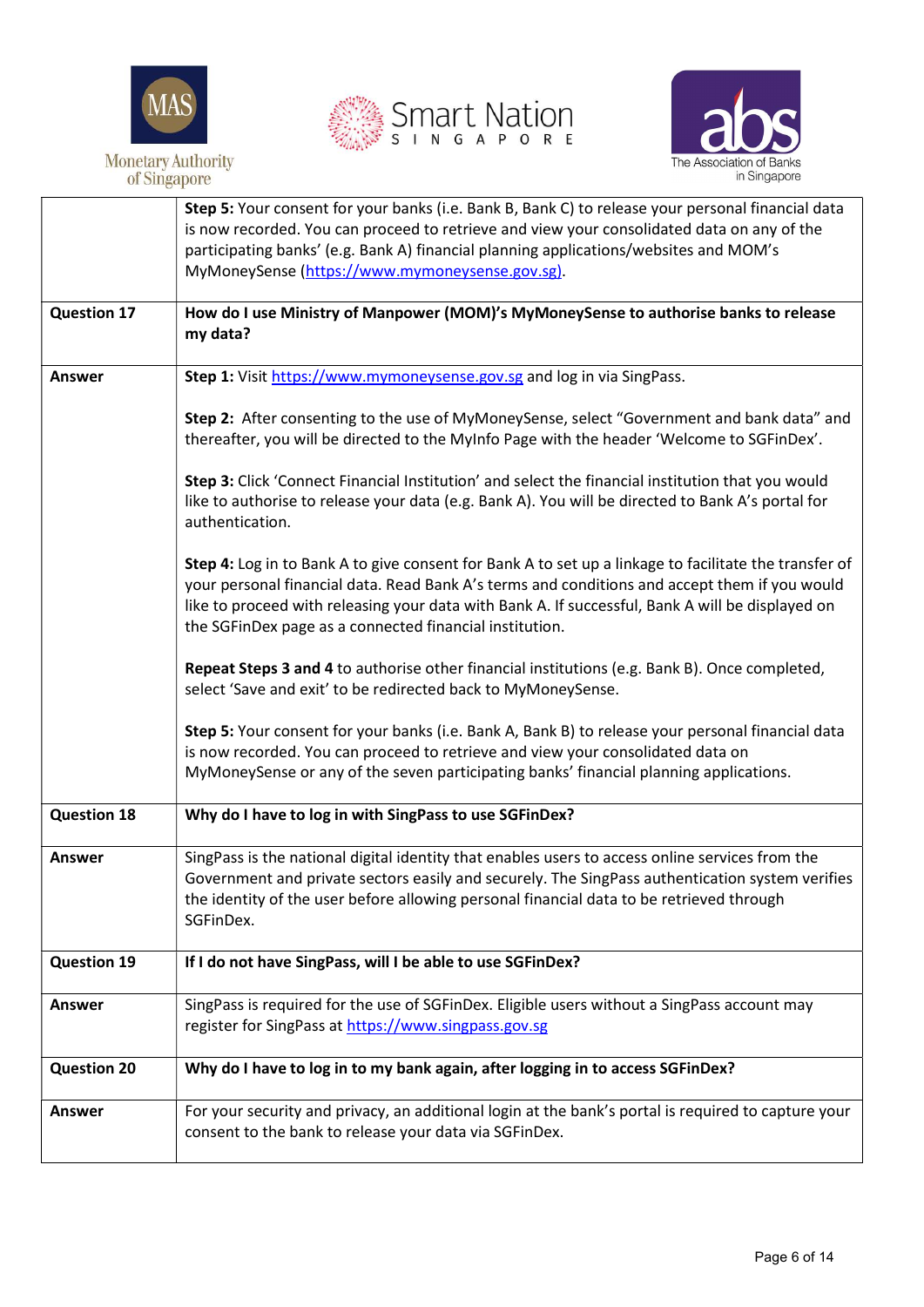





| <b>Question 21</b> | Can I authorise my banks to release data through SGFinDex without internet banking access?                                                                                                                                                                                                                                                                                                                                                                                                               |
|--------------------|----------------------------------------------------------------------------------------------------------------------------------------------------------------------------------------------------------------------------------------------------------------------------------------------------------------------------------------------------------------------------------------------------------------------------------------------------------------------------------------------------------|
| <b>Answer</b>      | No, you will not be able to authorise your banks to release data through SGFinDex without<br>internet banking access.                                                                                                                                                                                                                                                                                                                                                                                    |
| <b>Question 22</b> | Why am I unable to access my banks' internet banking page?                                                                                                                                                                                                                                                                                                                                                                                                                                               |
| <b>Answer</b>      | This could be due to various reasons, including technical issues and access restrictions based on<br>where you are accessing it from. Please contact your bank for assistance.                                                                                                                                                                                                                                                                                                                           |
|                    | <b>Consent Duration for Release of data</b>                                                                                                                                                                                                                                                                                                                                                                                                                                                              |
| <b>Question 23</b> | How long does my consent for data release last?                                                                                                                                                                                                                                                                                                                                                                                                                                                          |
| <b>Answer</b>      | Your consent period will last for one year from the time your first consent was provided.                                                                                                                                                                                                                                                                                                                                                                                                                |
|                    | For example, if you had provided consent to Bank A to provide your data through SGFinDex on<br>1st January 2021, and subsequently had provided consent to Bank B on 1st March 2021, all<br>consents (i.e. consent to Bank A and B) will expire on 31 <sup>st</sup> December 2021.<br>You will have to authorise your banks again if you wish to release your data on 1 <sup>st</sup> January 2022.                                                                                                       |
| <b>Question 24</b> | Can my consent period be set to last forever?                                                                                                                                                                                                                                                                                                                                                                                                                                                            |
| <b>Answer</b>      | No. For your security, your consent is set to expire after one year.                                                                                                                                                                                                                                                                                                                                                                                                                                     |
| <b>Question 25</b> | Can the consent period be less than a year? Can I choose the expiry date?                                                                                                                                                                                                                                                                                                                                                                                                                                |
| <b>Answer</b>      | No, you cannot choose the expiry date of your consent. Consent provided to the respective<br>banks will expire one year from the time your consent was provided to the first bank.<br>However, you can revoke consent for some or all the banks that you have granted consent to<br>before the one-year consent validity period is up. For more information on how to revoke your<br>consent, please contact the respective banks or refer to the "Revocation" section of this<br>document.              |
| <b>Question 26</b> | Can I choose not to share MyInfo data (i.e. your data kept with government agencies) with my<br>bank?                                                                                                                                                                                                                                                                                                                                                                                                    |
| <b>Answer</b>      | If you choose to use a bank's financial planning application/website, MyInfo data will always be<br>retrieved when you request to retrieve your banking data from any of the participating banks.<br>This is to provide you with a consolidated overview of your personal financial health.<br>If you do not wish to share your MyInfo data with your bank, you can use the Ministry of<br>Manpower's MyMoneySense (https://www.mymoneysense.gov.sg). MyMoneySense is a<br>website independent of banks. |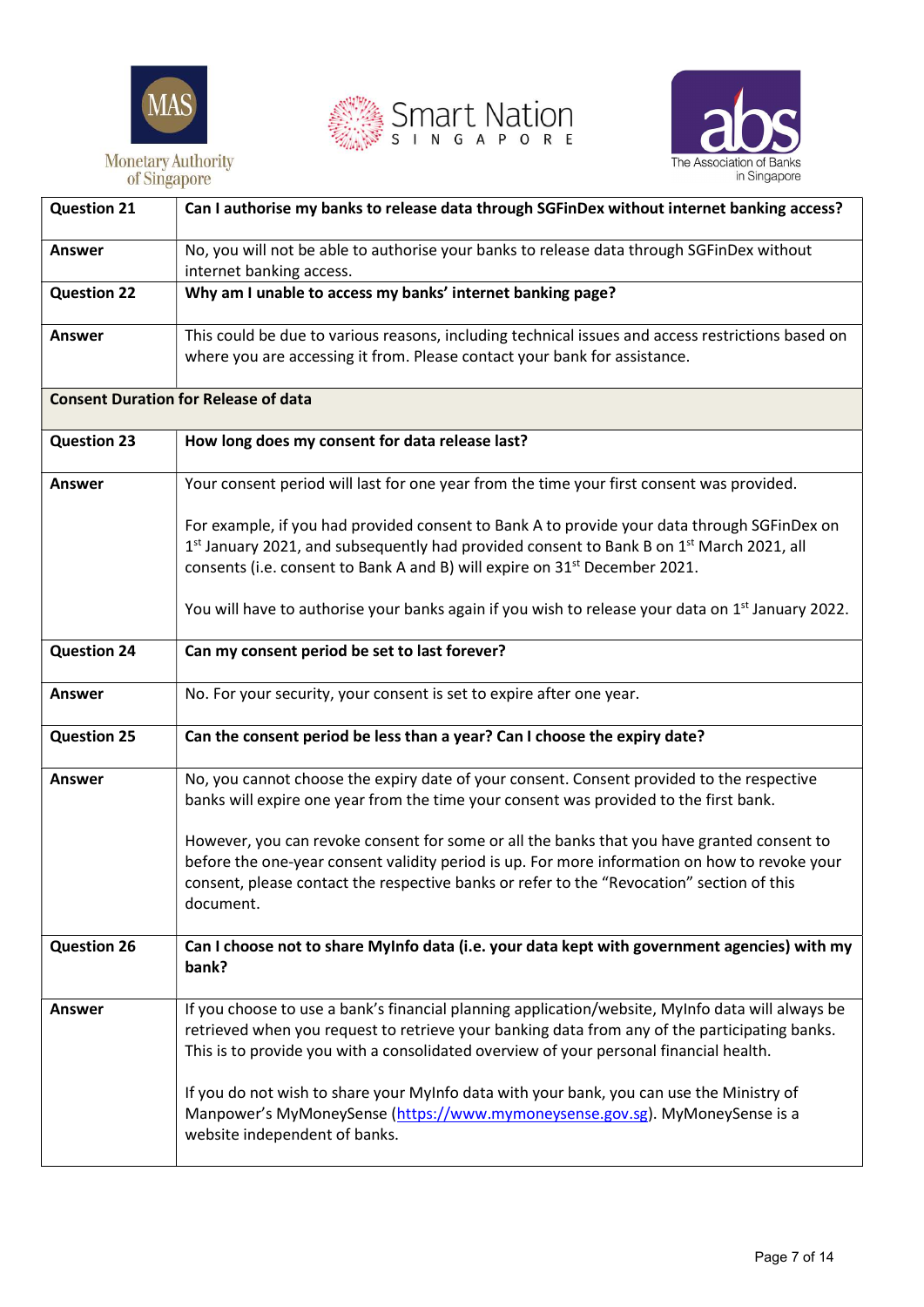





| <b>Question 27</b>          | I have banking relations with Banks A, B and C. Through SGFinDex, I give consent to retrieve<br>my data from Bank A and Bank B, but not from Bank C.                                                                                                                                                                                                                                                                      |
|-----------------------------|---------------------------------------------------------------------------------------------------------------------------------------------------------------------------------------------------------------------------------------------------------------------------------------------------------------------------------------------------------------------------------------------------------------------------|
|                             | Am I able to view my data from Banks A and B using Bank C's financial planning<br>application/website?                                                                                                                                                                                                                                                                                                                    |
| <b>Answer</b>               | Yes, you are able to, provided you give consent to Bank C to retrieve your financial data in Banks<br>A and B through SGFinDex.                                                                                                                                                                                                                                                                                           |
| <b>Question 28</b>          | I have banking relations with Banks A, B and C. When I access Ministry of Manpower's<br>MyMoneySense and give consent to retrieve my data from Bank A and Bank B, what data will<br>I see on MyMoneySense?                                                                                                                                                                                                                |
| <b>Answer</b>               | You will see data from Bank A and Bank B in MyMoneySense, in addition to MyInfo data.                                                                                                                                                                                                                                                                                                                                     |
| <b>Accredited Investors</b> |                                                                                                                                                                                                                                                                                                                                                                                                                           |
| <b>Question 29</b>          | I am an Accredited Investor (AI). Can I retrieve my personal financial data through SGFinDex?                                                                                                                                                                                                                                                                                                                             |
| <b>Answer</b>               | No. If you are identified as an AI or opted in to be an AI with a bank (e.g. Bank A), Bank A will not<br>provide your data (including accounts where you are a joint account holder) through SGFinDex.<br>As a result, your data kept with Bank A cannot be retrieved.                                                                                                                                                    |
|                             | For example, you are identified as an AI in Bank A but not in Bank B and Bank C. Bank A will not<br>be providing your data through SGFinDex. Thus, Bank B and Bank C will not be able to retrieve<br>your data in Bank A. Nevertheless, you can still use Bank A, B and C's financial planning<br>applications/websites to retrieve and consolidate data from both Bank B and Bank C, in addition<br>to your MyInfo data. |
| <b>Question 30</b>          | I qualify to be an Accredited Investor (AI) but am not identified/opted in as an AI with any<br>banks. Can I retrieve my personal financial data through SGFinDex?                                                                                                                                                                                                                                                        |
| Answer                      | Yes, you will be able to do so after you provide consent using any of your banks' financial<br>planning applications/websites or MyMoneySense.                                                                                                                                                                                                                                                                            |
| <b>Question 31</b>          | I am identified as an Accredited Investor (AI) with Bank A but am not with Bank B and Bank C.<br>Can I retrieve my personal financial data through SGFinDex?                                                                                                                                                                                                                                                              |
| <b>Answer</b>               | Yes, you can retrieve personal financial data kept with Bank B and Bank C through SGFinDex.<br>However, as you are identified as an AI with Bank A, Bank A will not be providing your data<br>(including accounts where you are a joint account holder) through SGFinDex. As a result, your<br>data with Bank A cannot be retrieved.                                                                                      |
|                             | Nevertheless, you can still use Bank A, B or C financial planning applications/ websites to retrieve<br>and consolidate data from both Bank B and Bank C, in addition to your MyInfo data.                                                                                                                                                                                                                                |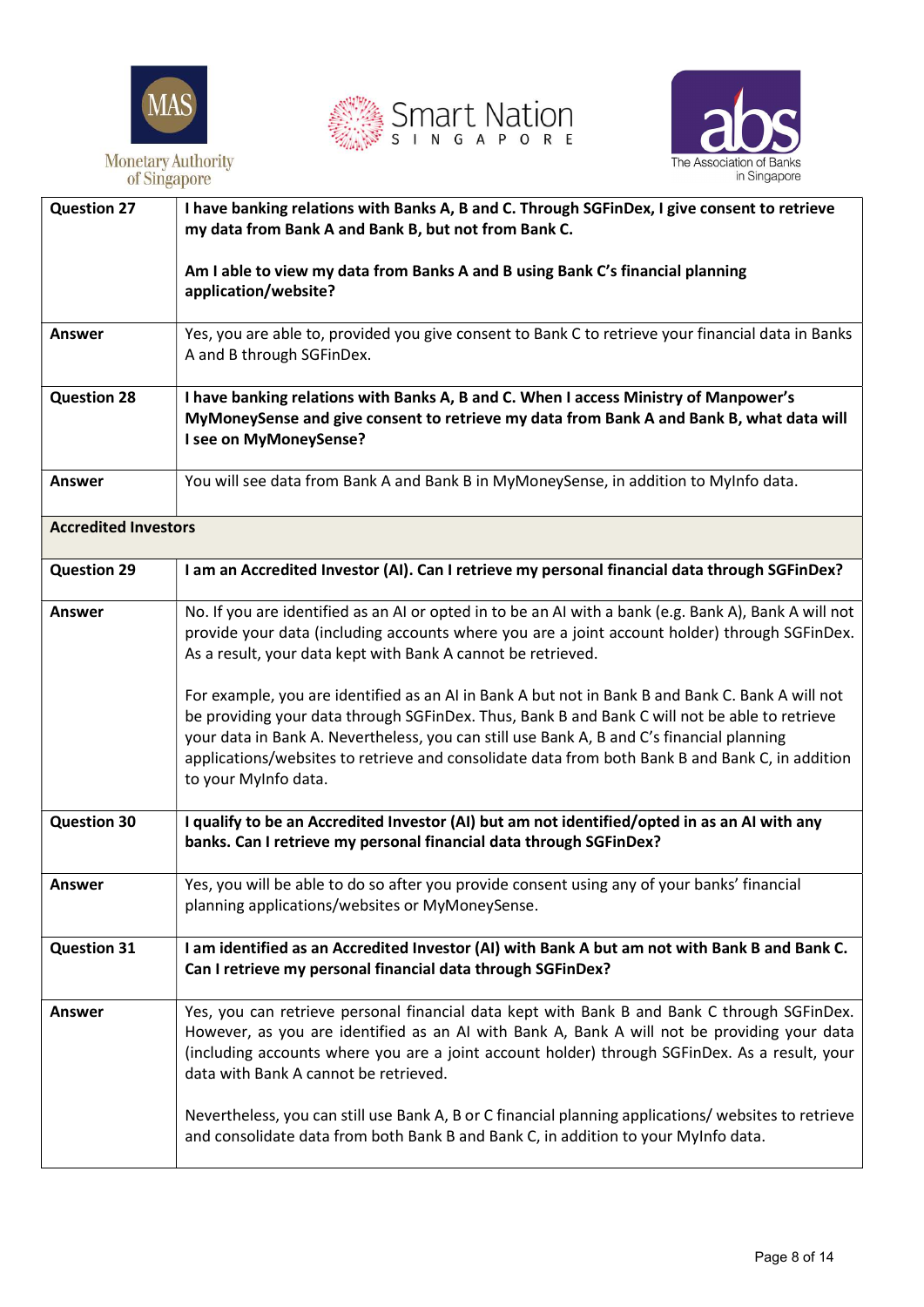





| <b>Foreigners and Permanent Residents</b> |                                                                                                                                                                                                         |
|-------------------------------------------|---------------------------------------------------------------------------------------------------------------------------------------------------------------------------------------------------------|
| <b>Question 32</b>                        | I am a foreigner. Why am I unable to provide my consent?                                                                                                                                                |
| Answer                                    | This could be due to various reasons, including technical issues, outdated personal particulars<br>(e.g. due to a change in identification number), etc.<br>Please contact your bank(s) for assistance. |
| <b>Question 33</b>                        | I have received my Permanent Residency status in Singapore. Why am I unable to provide my<br>consent?                                                                                                   |
| Answer                                    | This could be due to various reasons, including technical issues, outdated personal particulars<br>(e.g. due to a change in identification number), etc.<br>Please contact your bank(s) for assistance. |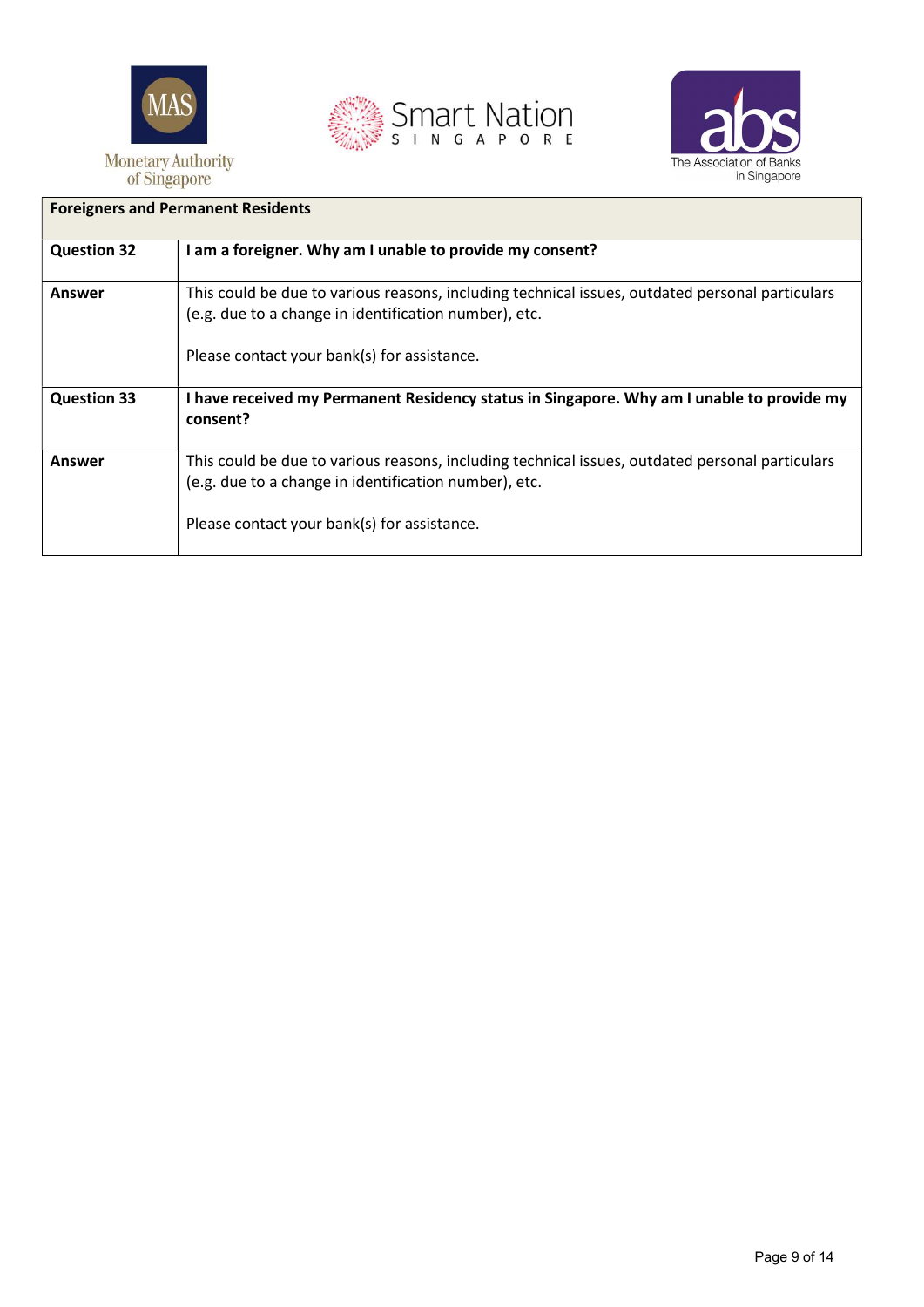









| <b>Scope of Data</b> |                                                                                                                                                                                                                                                                                                                                                                                                                                                                                                                                                                                                                                                                                                                                                                          |
|----------------------|--------------------------------------------------------------------------------------------------------------------------------------------------------------------------------------------------------------------------------------------------------------------------------------------------------------------------------------------------------------------------------------------------------------------------------------------------------------------------------------------------------------------------------------------------------------------------------------------------------------------------------------------------------------------------------------------------------------------------------------------------------------------------|
| <b>Question 34</b>   | What are the data that can be retrieved from banks?                                                                                                                                                                                                                                                                                                                                                                                                                                                                                                                                                                                                                                                                                                                      |
| Answer               | The data from banks includes:<br>Current and Savings Accounts (Month-end account balance for the last 4 months)<br>Fixed Deposits (Month-end account balance for the last 4 months)<br>Credit Cards (Last 4 months statement balance)<br>$\bullet$<br>Loans (Secured and Unsecured) (Previous month's statement balance)<br>٠<br>Unit Trusts (Previous month's account balance)<br>٠<br>Joint Accounts (Month-end account balance for the last 4 months)<br>$\bullet$<br>Additionally, the following data from DBS/POSB, OCBC and/or UOB will be available:<br>SRS/CPFIS Cash Balance (Previous month's account balance)<br>SRS/CPFIS Investments (e.g. Unit Trusts, Equity, Fund Management, Gold, Fixed<br>Deposits, SSB, SGS, SBB) (Previous month's account balance) |
| <b>Question 35</b>   | What are the MyInfo data from government agencies that can be retrieved?                                                                                                                                                                                                                                                                                                                                                                                                                                                                                                                                                                                                                                                                                                 |
| <b>Answer</b>        | MyInfo data from government agencies includes:<br>CPF Account Balances (Ordinary Account/Medisave Account/Special<br>Account/Retirement Account) - For Singaporeans and PRs only (Latest available<br>balance)<br>HDB Outstanding Loan Balance/Monthly Loan Instalment - For individuals with HDB<br>$\bullet$<br>loans only (Latest outstanding balance)<br>Yearly assessable income from IRAS Notice of Assessment (NOA) - For individuals with<br>$\bullet$<br>income assessment only (Latest available NOA) (e.g. If you had last worked in 2018, the<br>data that will be released will be from your NOA for 2019.)                                                                                                                                                 |
| <b>Question 36</b>   | Can I choose not to retrieve specific data?                                                                                                                                                                                                                                                                                                                                                                                                                                                                                                                                                                                                                                                                                                                              |
| Answer               | No. To provide simplicity for users, once you have given consent for a bank to release your<br>data, all the data described in questions 34 and 35 will be retrieved when you request for a<br>retrieval of data.                                                                                                                                                                                                                                                                                                                                                                                                                                                                                                                                                        |
| <b>Question 37</b>   | Besides MyInfo data from government agencies and personal financial data from financial<br>institutions, what other data will I be able to see in the financial planning<br>applications/websites?                                                                                                                                                                                                                                                                                                                                                                                                                                                                                                                                                                       |
| <b>Answer</b>        | In terms of your personal financial data, currently, only data in MyInfo and data from the seven<br>participating banks are available.                                                                                                                                                                                                                                                                                                                                                                                                                                                                                                                                                                                                                                   |
|                      | There are also plans include other data (e.g. insurance, investment) in future enhancements.                                                                                                                                                                                                                                                                                                                                                                                                                                                                                                                                                                                                                                                                             |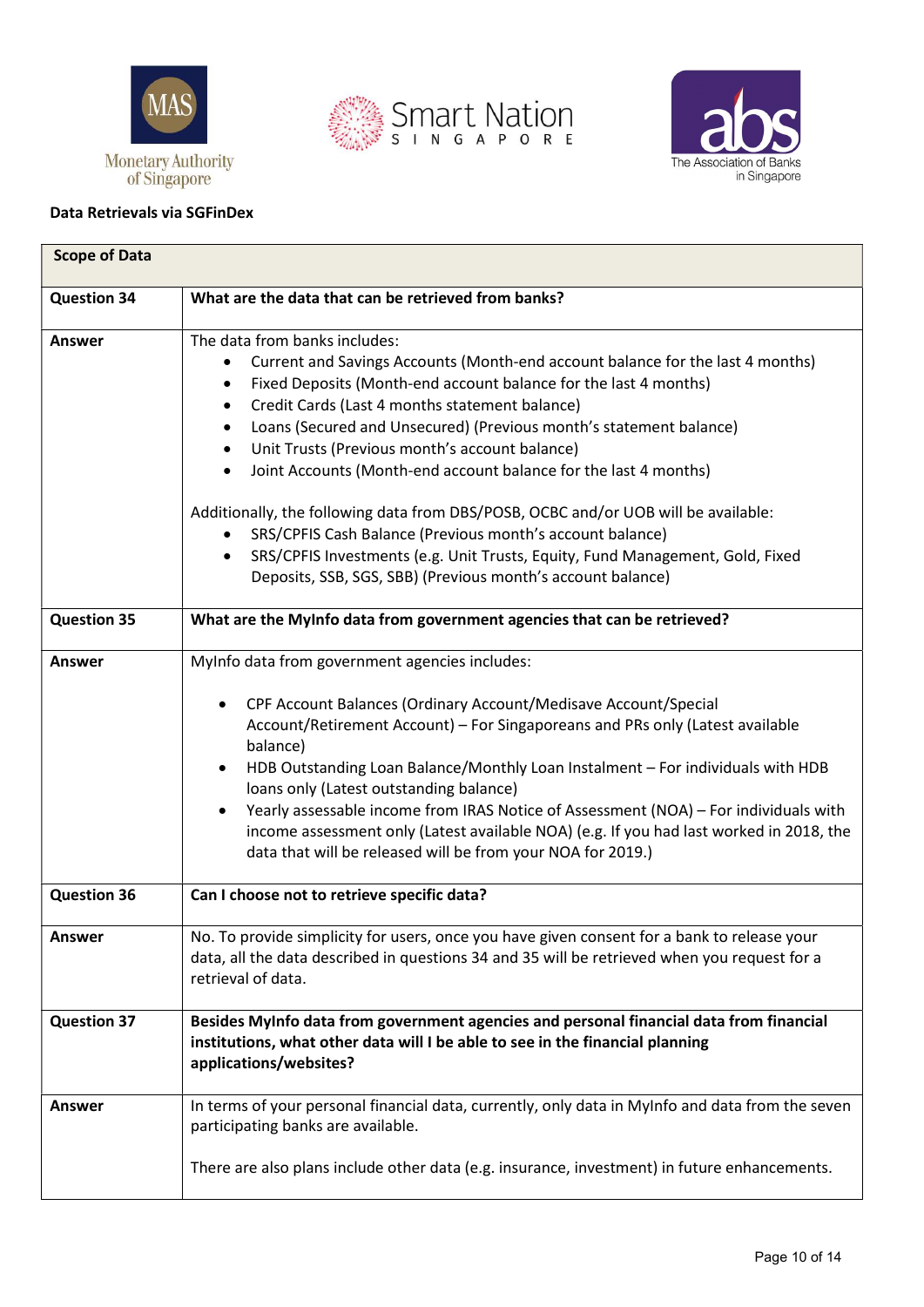





| <b>Question 38</b>       | I have a certain account with a participating bank that I am unable to view in the financial<br>planning application/ website. Why is this so?                                                                                                                                                                                                                                                 |
|--------------------------|------------------------------------------------------------------------------------------------------------------------------------------------------------------------------------------------------------------------------------------------------------------------------------------------------------------------------------------------------------------------------------------------|
| <b>Answer</b>            | Please refer to question 34: "What are the data that can be retrieved from the banks?" for the<br>list of data currently available for retrieval.                                                                                                                                                                                                                                              |
| <b>Question 39</b>       | How will my banking data be displayed?                                                                                                                                                                                                                                                                                                                                                         |
| <b>Answer</b>            | Each financial planning application/website will have their own display interface.                                                                                                                                                                                                                                                                                                             |
| <b>Balance Displayed</b> |                                                                                                                                                                                                                                                                                                                                                                                                |
| <b>Question 40</b>       | Will closed account balances be displayed?                                                                                                                                                                                                                                                                                                                                                     |
| <b>Answer</b>            | No, closed account balances and data from closed banking relations will not be displayed.                                                                                                                                                                                                                                                                                                      |
| <b>Question 41</b>       | The amount retrieved through SGFinDex differs from my current bank balance. Why is that<br>so?                                                                                                                                                                                                                                                                                                 |
| <b>Answer</b>            | The information retrieved through SGFinDex represents the month end account balance or<br>statement balance. This may be different from what is displayed in your current bank balance<br>as your current balance may be more updated.                                                                                                                                                         |
| <b>Question 42</b>       | When does the data get updated?                                                                                                                                                                                                                                                                                                                                                                |
| <b>Answer</b>            | In general, month end balances of bank accounts are updated one working day after the close<br>of a month.                                                                                                                                                                                                                                                                                     |
|                          | For example,<br>1st Jan 2021 is a public holiday and 2nd and 3rd Jan 2021 is the weekend. Month end<br>data as of end-Dec 2020 will be updated by 4 <sup>th</sup> Jan 2021, 2359 hrs.<br>$1st$ Feb 2021 is a weekday. The data as of end-Jan 2021 will be updated by $1st$ Feb 2021,<br>2359 hrs.                                                                                              |
|                          | As for data via MyInfo, the following applies:<br>The CPF and HDB data retrieved via SGFinDex is the same as what you see when you<br>log in to the CPF and HDB websites, respectively.<br>The IRAS NOA displayed is the latest available NOA. If your last NOA is the NOA for<br>$\bullet$<br>2019 (for work done in 2018), the data that will be released will be from your NOA for<br>2019. |
| <b>Missing Data</b>      |                                                                                                                                                                                                                                                                                                                                                                                                |
| <b>Question 43</b>       | I am accessing MyMoneySense or participating banks' (e.g. Bank A) financial planning<br>applications/websites from outside Singapore and am seeing some data missing from Bank<br>B's accounts. Why is this so?                                                                                                                                                                                |
| <b>Answer</b>            | This could be due to technical issues or access restrictions. Please contact Bank B for more<br>information.                                                                                                                                                                                                                                                                                   |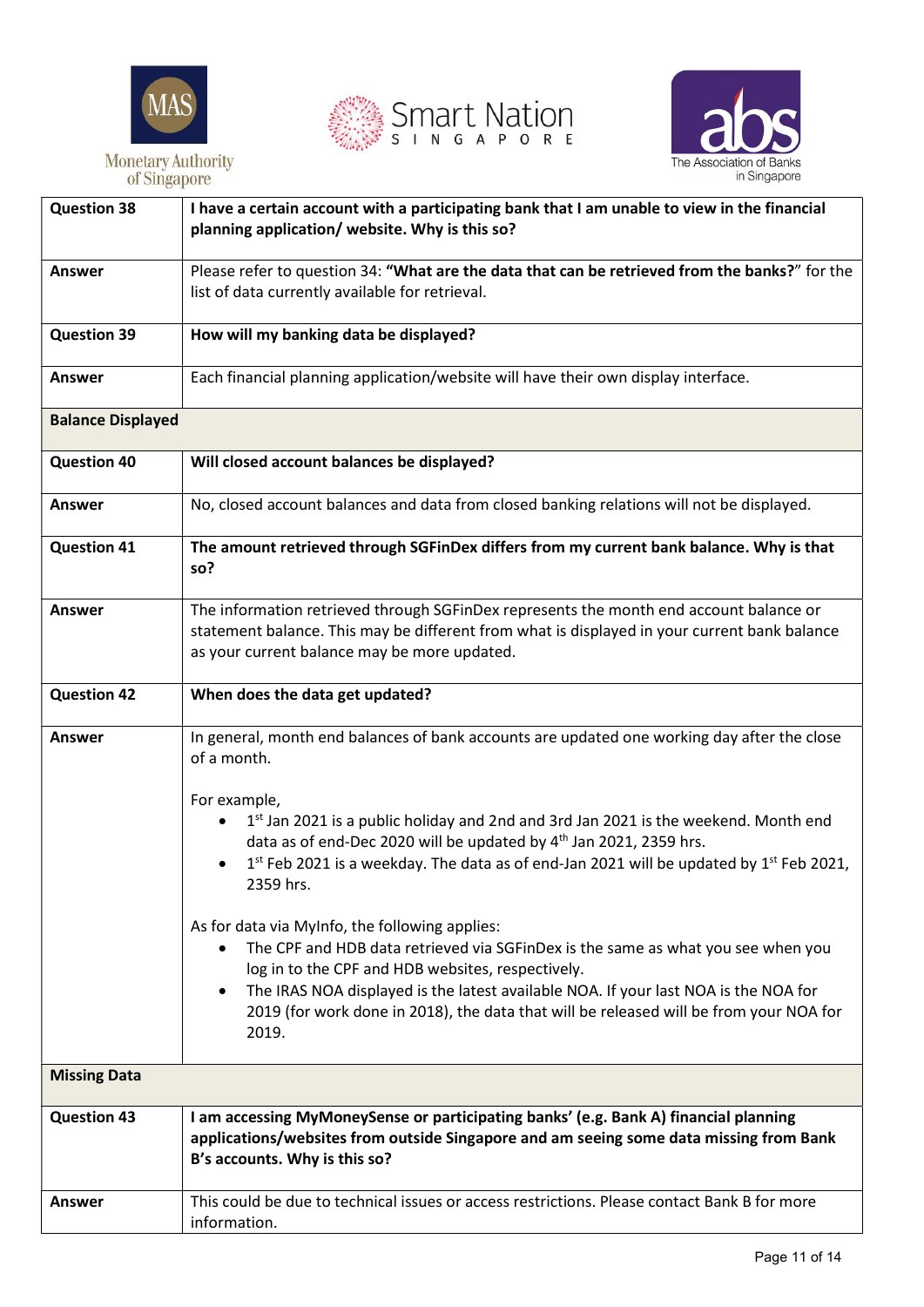





| <b>Question 44</b> | Why am I unable to view data from some banks?                                                                                                                                                                                                                                                                                                |
|--------------------|----------------------------------------------------------------------------------------------------------------------------------------------------------------------------------------------------------------------------------------------------------------------------------------------------------------------------------------------|
| <b>Answer</b>      | Currently, only the following banks are providing data through SGFinDex:<br>DBS / POSB, HSBC, Maybank, OCBC, Standard Chartered Bank, Citi and UOB.                                                                                                                                                                                          |
|                    | If data from one of these banks is missing:<br>Please refer to question 34: "What are the data that can be retrieved from banks?"<br>for the list of data from these banks that are currently available for retrieval.<br>Please refer to question 29 if you are an accredited investor.<br>٠                                                |
|                    | If you need further assistance, please contact the affected banks.                                                                                                                                                                                                                                                                           |
| <b>Question 45</b> | Why am I only viewing partial data from some banks?                                                                                                                                                                                                                                                                                          |
| <b>Answer</b>      | Please refer to question 34: "What are the data that can be retrieved from banks?" for the list<br>of data that are currently available for retrieval.                                                                                                                                                                                       |
|                    | If data from one of these banks is missing, please contact the affected banks for assistance.                                                                                                                                                                                                                                                |
|                    | CPF Investment Scheme (CPFIS) with Ordinary and Special Account - Sales and Purchases                                                                                                                                                                                                                                                        |
| <b>Question 46</b> | Why is the asset value of my investment purchased via CPFIS with my Ordinary Account (OA)<br>and/or Special Account (SA) lower than expected?                                                                                                                                                                                                |
| <b>Answer</b>      | The balance displayed in OA and/or SA funds is updated based on the latest transactions, while<br>banks are providing historical data (as of last month-end) for your investment purchases.                                                                                                                                                  |
|                    | Hence, for purchases with OA and/or SA, you will notice that your OA and/or SA fund balance<br>will be reduced within a few days due to the withdrawal of funds to purchase the investment.<br>However, the investment holdings purchased will only be updated in the next month, leading<br>to a lower asset value this month.              |
| <b>Question 47</b> | Why is the asset value of my investment higher than expected after sales of investment with<br>CPFIS with my OA and/or SA?                                                                                                                                                                                                                   |
| Answer             | The balance displayed in OA and/or SA funds is updated based on the latest transactions, while<br>banks are providing historical data (as of last month-end) for your investment sales.                                                                                                                                                      |
|                    | Hence, for sales with OA and/or SA, you will notice that your OA and/or SA fund balance will be<br>increased within a few days after the sales of the investment due to the crediting of the sales<br>proceeds. However, the investment holdings sold will only be updated in the next month,<br>leading to a higher asset value this month. |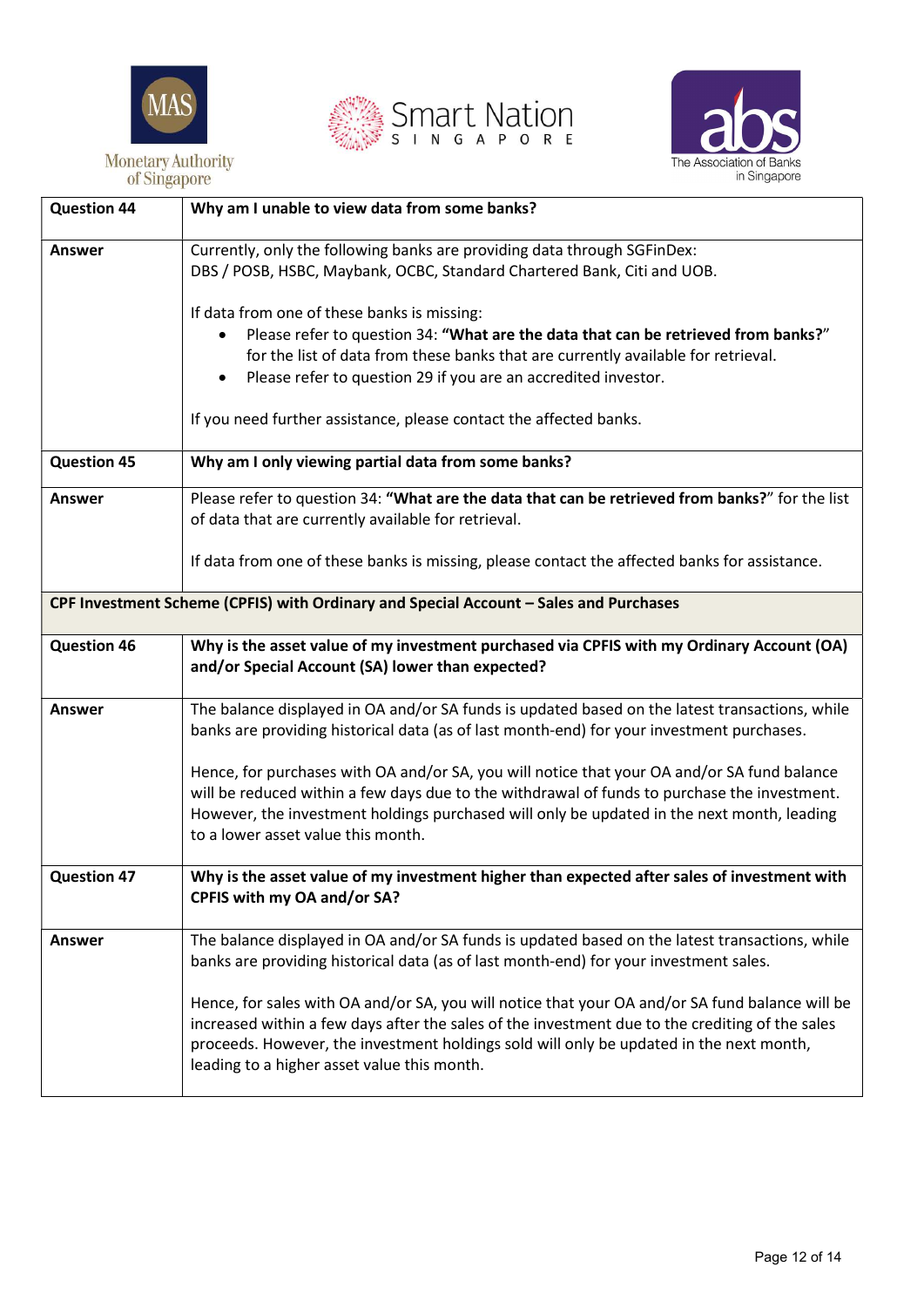





# Gold Holdings – SRS and CPFIS Question 48 Why is the portfolio value for gold different across the various financial planning applications/websites? Answer <br>A gold portfolio value is calculated based on the spot rate of gold. As each bank and Ministry of Manpower uses different quotations for spot rates of gold (similar to FX), the portfolio value of gold shown across the different financial planning applications/ websites may be different. Question 49 Why is the portfolio value for my gold holdings different from the one from Central Provident Fund Board (CPFB)? Answer The value shown on CPFB reflects the purchase value whereas the value shown on financial planning application/websites reflects the market value of your gold holdings. The market value of your gold holdings may have increased or decreased as compared to the purchase value. Insurance data – SRS and CPFIS Question 50 What does the amount reported under insurance bought with SRS and CPFIS represent? Answer The amount reported represents the total premium paid for insurance bought with SRS and CPFIS funds.